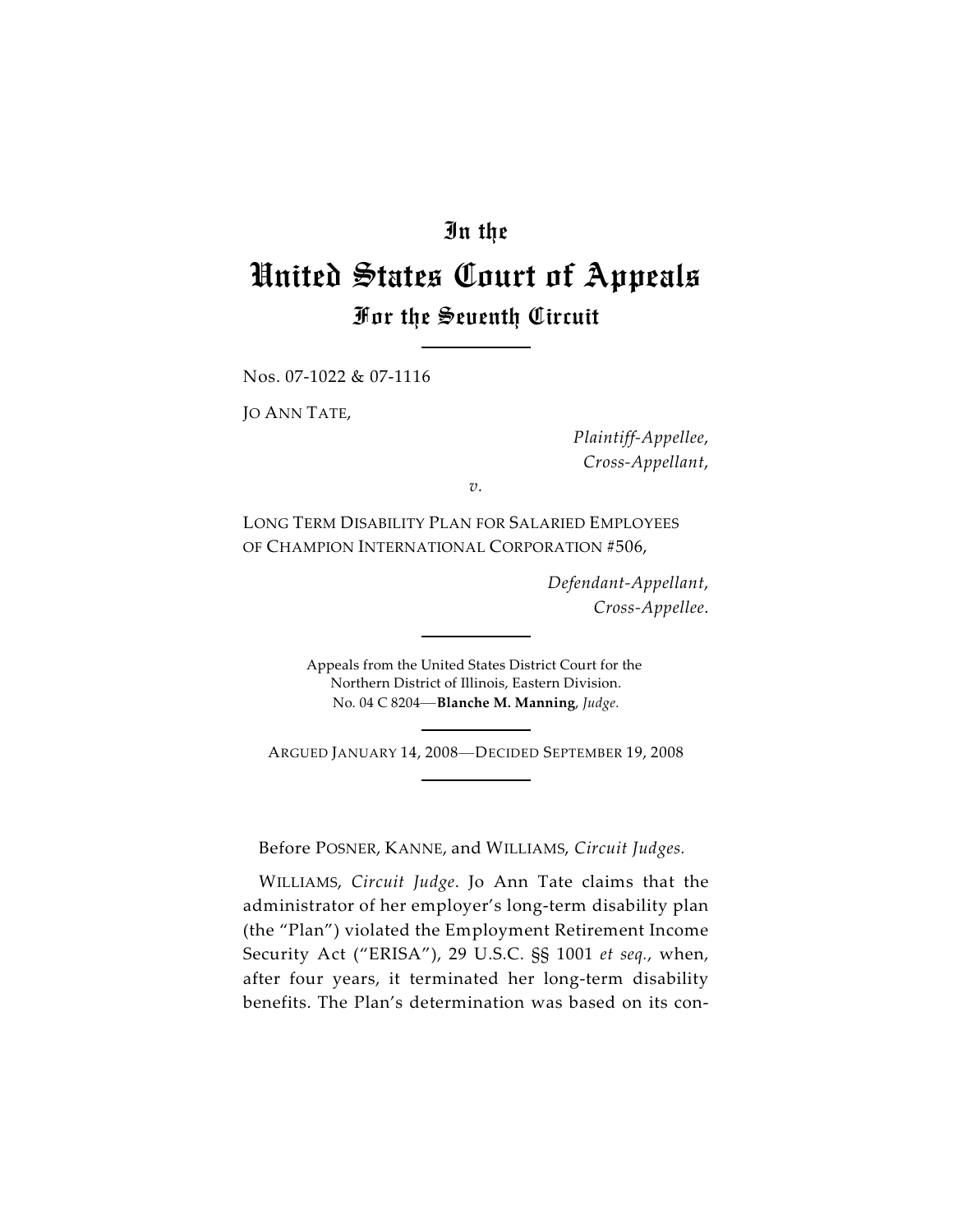clusion that despite Tate's long history of psychiatric difficulties, including a major depressive disorder and bipolar disease, she is able to perform an occupation for which she is qualified. Yet the Plan did not determine what occupation that might be, or explain why, after years of concluding that Tate was disabled, it found Tate (a former sales employee who has not left her house in many years except to see her treating physicians) suddenly able to work. Tate filed suit to recover benefits after exhausting her administrative appeals. On cross-motions for summary judgment, the district court determined that the Plan administrator had acted arbitrarily and capriciously in denying Tate's benefits and remanded the case so that the Plan could conclusively establish whether Tate is entitled to benefits. The district court also denied Tate's motion for attorney's fees.

We affirm the district court's decisions. Because the record does not suggest the Plan's decision to terminate Tate's long-term disability benefits was the result of an informed reasoning process, we conclude that the decision was arbitrary and capricious. But we cannot say that Tate was entitled to continued long-term disability benefits at the time her benefits were terminated, so we affirm the district court's decision to remand the case for further proceedings. Additionally, because it is too early to tell if Tate is the "prevailing party" in this case, we affirm the district court's denial of Tate's motion for attorney's fees.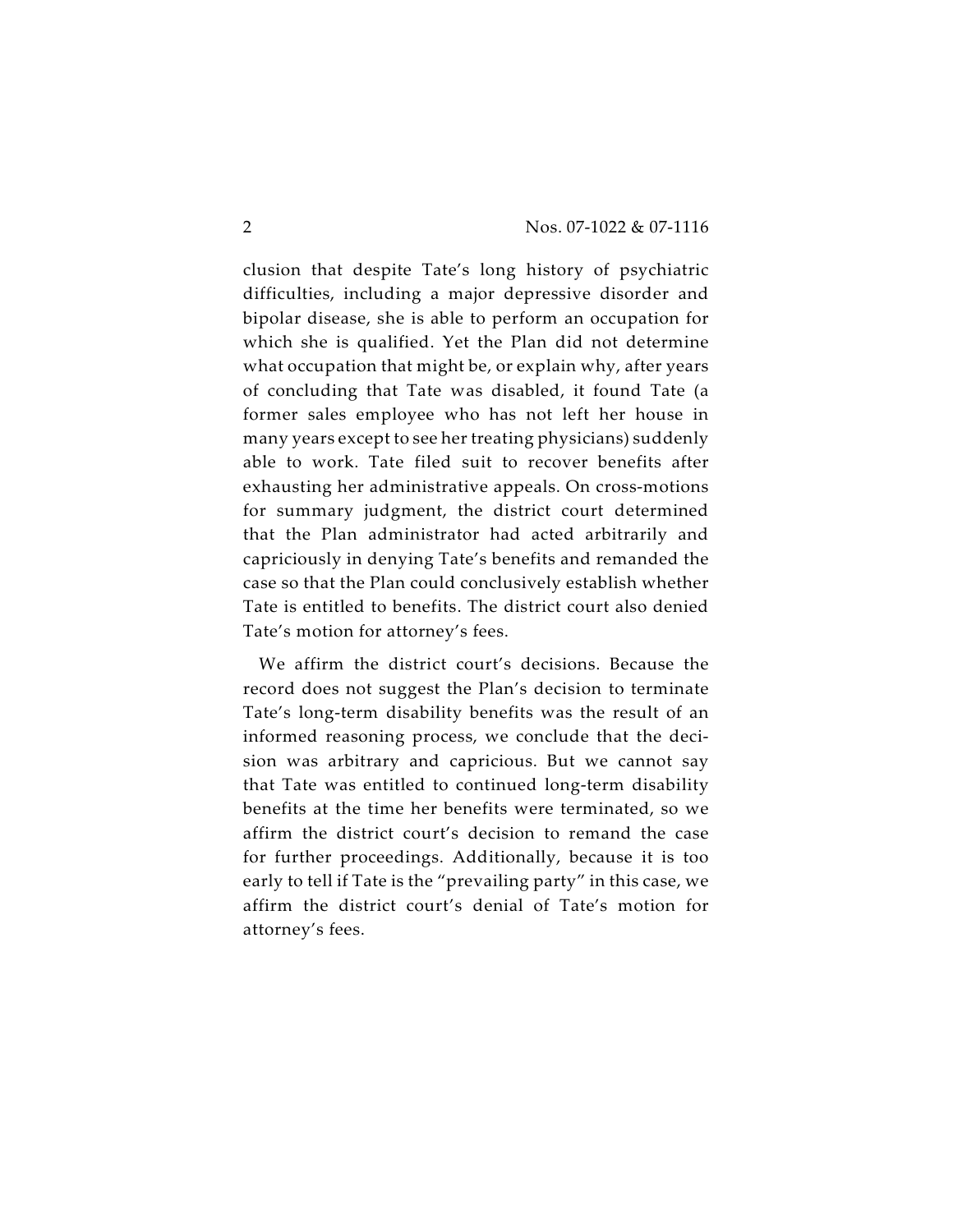Nos. 07-1022 & 07-1116 3

#### **I. BACKGROUND**

Tate was employed as a sales representative at Nationwide Papers, a subsidiary of Champion International Corporation, until June 30, 1998, when she left work due to problems with severe anxiety and depression. As an employee of Champion, Tate was eligible for short-term and long-term disability benefits. Champion's benefits plan is governed by ERISA, 29 U.S.C. §§1001 *et seq*. 1

After receiving short-term disability benefits for six months, Tate applied for long-term disability in 1999. The Plan determines an employee's eligibility for long-term disability benefits in two stages. For the first twenty-four months after an employee receives short-term disability benefits, the employee must be found unable to perform the duties of her employment with the company. To qualify for benefits after that time, the employee must be found unable to engage in "any occupation" for which she "is or may become reasonably qualified by training, education, or experience." The Plan refers to these different standards of eligibility as the "own occupation" standard and the "any occupation" standard. Tate was approved for long-term disability on March 8, 1999. The "own occupation" stage ended in 2001 and Tate continued to receive benefits for another two years, during which time she submitted reports by her physicians regarding her condition.

 $1$  When Tate first applied for disability benefits, CORE, Inc. served as the third-party claims administrator. It was replaced on January 1, 2001 by Wausau Benefits, Inc.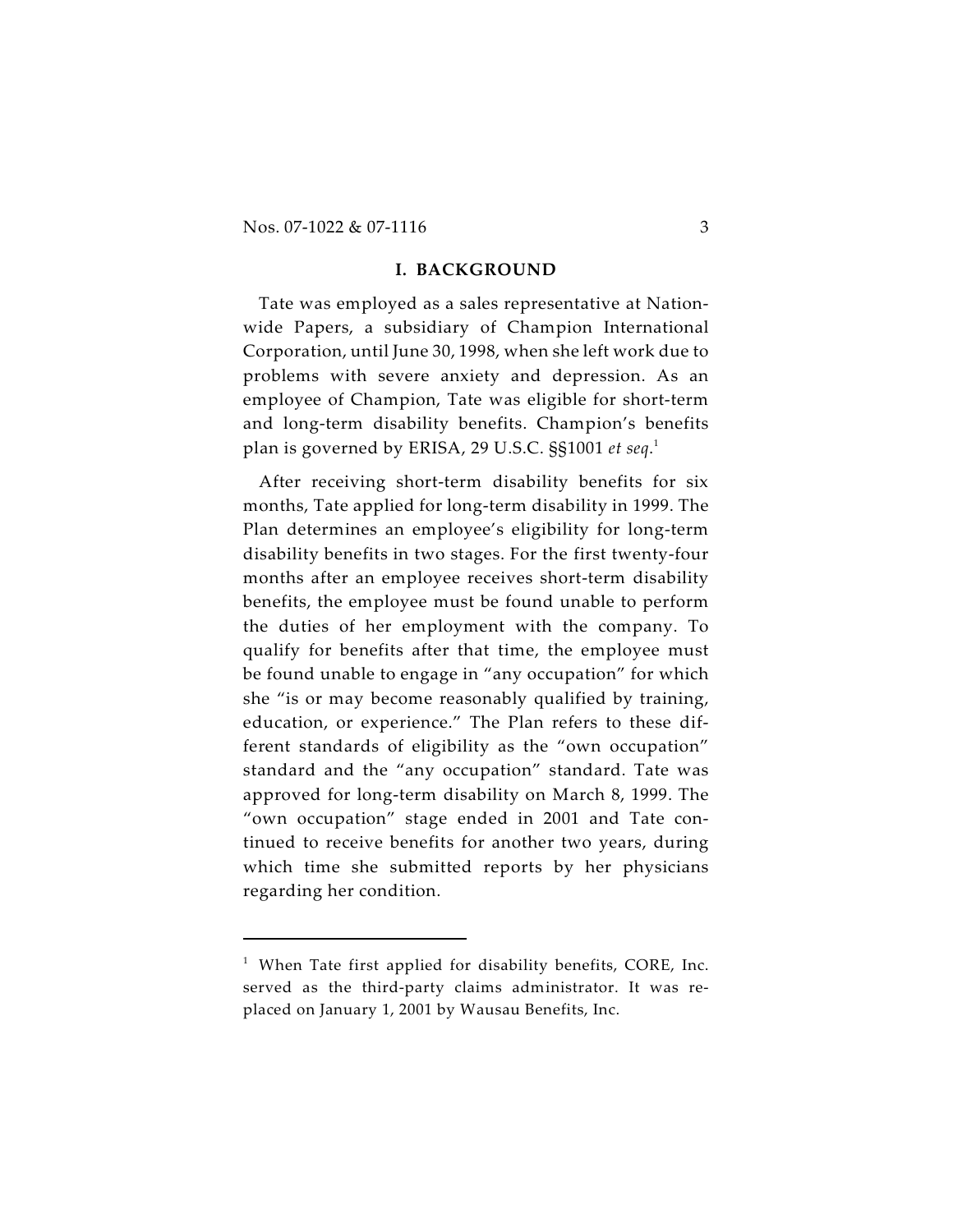Pursuant to the administrative services agreements between the Plan administrators and Champion, the Plan relied on consulting physicians to review the files of employees receiving benefits. In the four years that Tate received benefits, at least twelve physicians evaluated her condition. Among those physicians are Tate's own physicians, Dr. Sharon Greenburg and Dr. Lawrence Kayton, both of whom treated Tate, as well as a multitude of physicians retained by the Plan to evaluate Tate's disability.

Although Tate's entire medical history need not be cataloged here, a brief synopsis provides context for this case. Tate suffered from depression, panic disorder, and bipolar disorder. In 1999, she was diagnosed by Dr. Greenburg as having a major depressive disorder that caused her to feel hopeless, fatigued, irritable, and uninterested in people. Dr. Kayton (who conferred with Dr. Greenburg about Tate's condition) diagnosed Tate with bipolar disorder. Tate's physicians attempted to improve her condition with medication which had varying results. In November 2000, Tate reported she was able to perform some activities of daily living but that she did not leave her house except to see her doctor. She continued to suffer from severe mood swings and had difficulty maintaining concentration, engaging in social interactions, and completing tasks. Although her mood swings appear to have ceased in late 2001 and early 2002, they returned by June 2002, when her overall condition worsened. Her depression never subsided. In February 2003, she was struggling with activities of daily living other than eating and cleaning.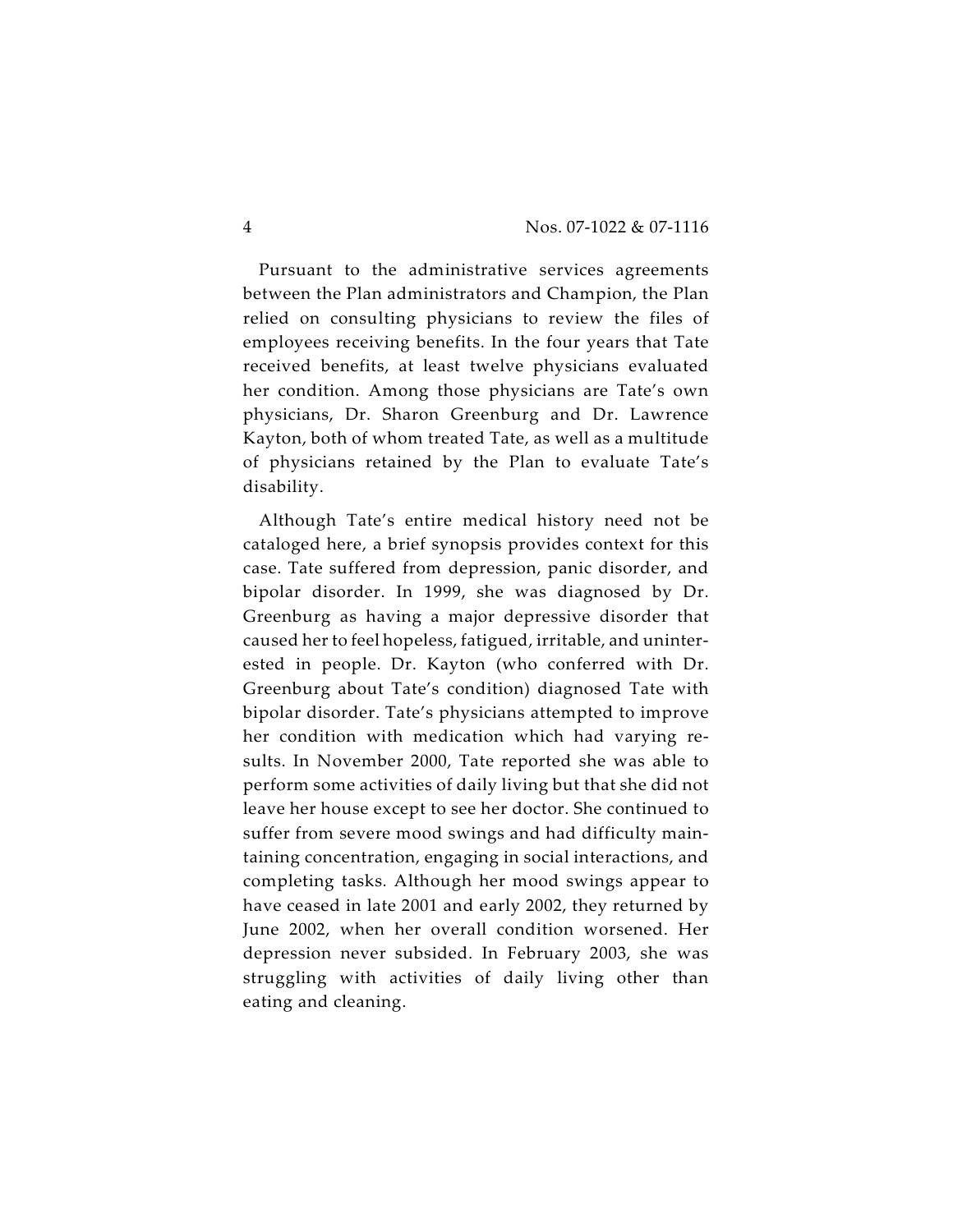On May 30, 2003, the Plan informed Tate she was no longer eligible for disability benefits because she did not meet the definition of "totally disabled" under the "any occupation" standard. The Plan terminated her benefits based on a report by Dr. Gail Tasch, who stated that although Tate exhibited signs of major depressive disorder, she "did not manifest significant measurable impairment which would prevent her from performing her occupation or any occupation." Dr. Tasch noted that Tate, who had difficulty concentrating and establishing a daily routine, was nonetheless able to care for her "affairs" and herself and her pets. Dr. Tasch did not examine Tate; her analysis was based on a review of Tate's file, which included case manager notes, an employee questionnaire, a discussion with Dr. Kayton, psychotherapy progress notes, and the review of another physician's report dated April 17, 1999.

Tate appealed the Plan's decision to terminate her benefits, arguing that Dr. Tasch's opinion was based on outdated medical records. Tate submitted a report from Dr. Kayton dated November 20, 2003, which stated that Tate suffered from moderately severe bipolar disorder that, despite intensive treatment, had not sufficiently stabilized to permit her to work in a job commensurate with her abilities, experience, and previous levels of employment. In support of his conclusion, Dr. Kayton noted that Tate was hypomaniac, inefficient in completing tasks, and that she suffered from concentration problems and episodic rages.

In response to Tate's appeal, the Plan had Tate's medical record reviewed by Dr. Barbara H. Center. Dr. Center, like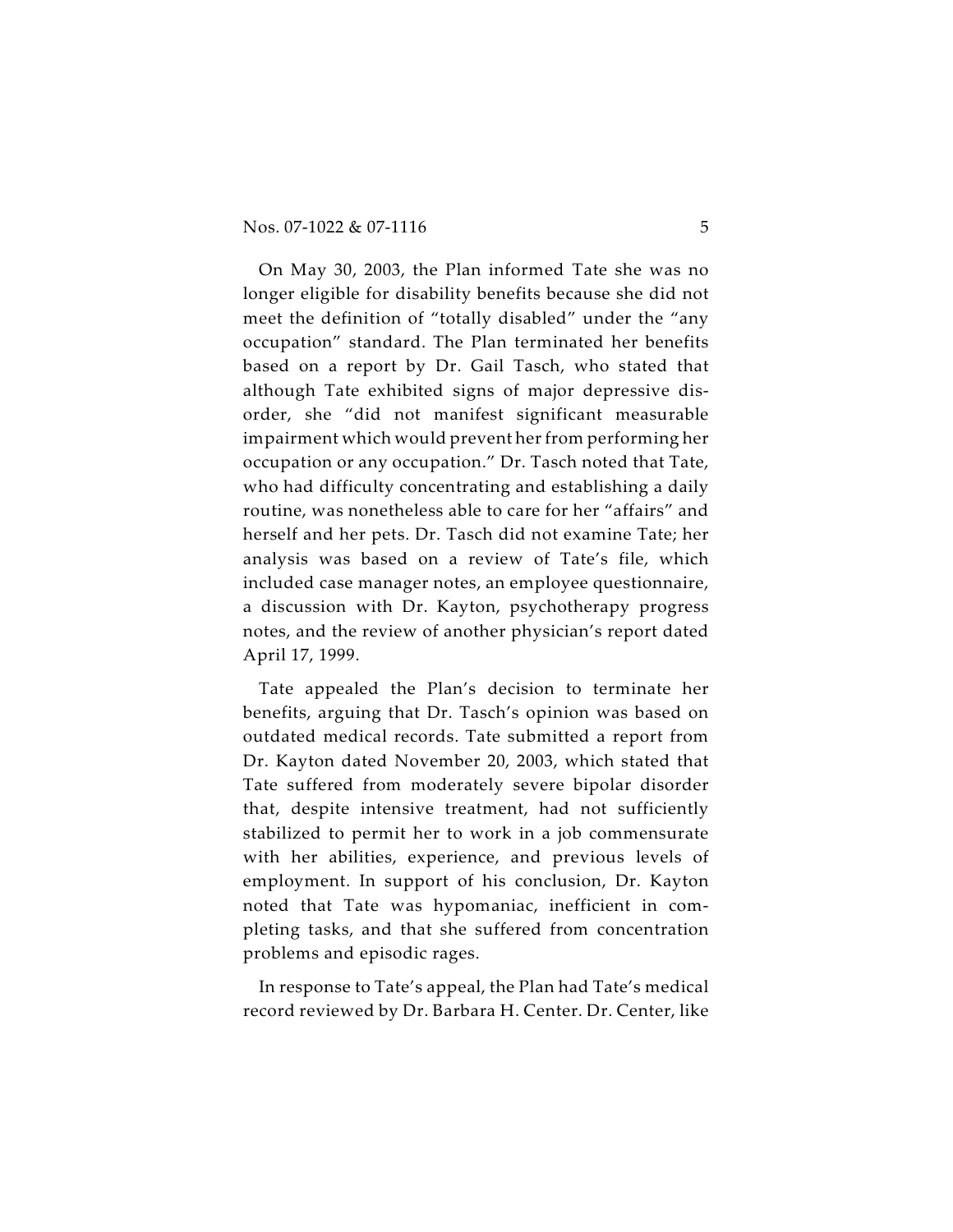Dr. Tasch, did not examine Tate, but spoke to both of her treating physicians and reviewed, among other things, Tate's job description and résumé. Dr. Center concluded that Tate did not manifest significant measurable impairment that would render her unable to do any job for which she was qualified. Dr. Center based this conclusion on the fact that Tate was able to maintain her own home, complied with treatment, and had experienced benefit from medication. The Plan notified Tate that based on Dr. Center's review, she no longer qualified for long-term disability benefits.

Tate brought suit challenging the termination in the Northern District of Illinois. The parties filed cross-motions for summary judgment. The district court granted Tate's motion for summary judgment, holding that the Plan's decision to terminate Tate's benefits was arbitrary and capricious because the reviewing physicians' opinions were comprised of conclusory assertions unsupported by facts. Specifically, the court noted that the Plan failed to identify the types of positions Tate could undertake, conduct an employability review, or conduct a transferable skills analysis (TSA). The Plan appeals this decision.

The district court remanded the case so that the Plan could conclusively determine whether Tate is entitled to disability benefits. The court also denied Tate's request for attorney's fees, holding Tate was not yet a prevailing party and that the record did not suggest the Plan had terminated Tate's benefits in bad faith. Tate filed a motion to alter or amend the court's judgment pursuant to Rule 59(e) of the Federal Rules of Civil Procedure,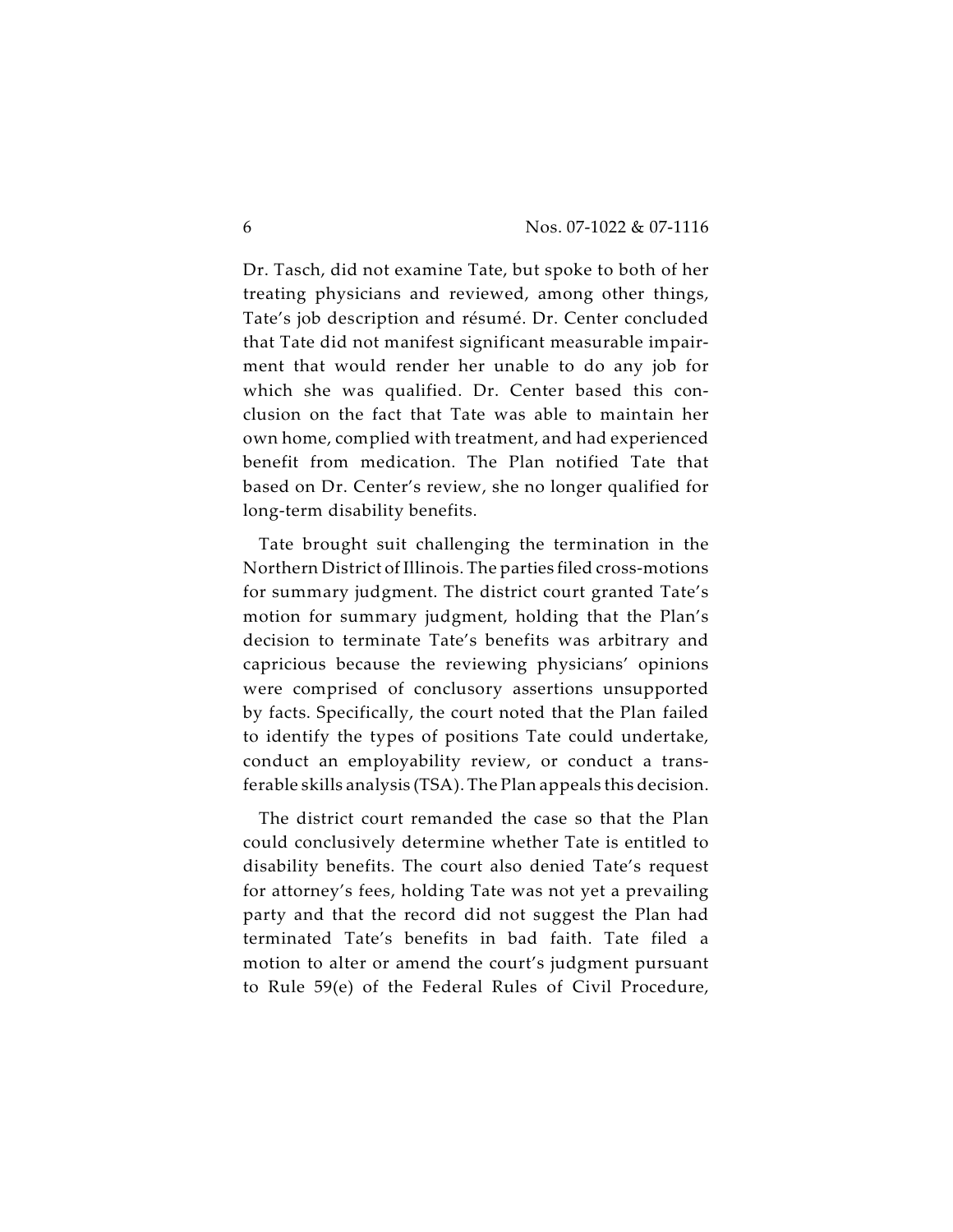arguing that the court should have reinstated her benefits rather than remanding the case for further disposition. The court denied Tate's motion on the ground that the Plan's denial of Tate's benefits was an "initial denial" rather than a termination of benefits for which Tate had previously been determined eligible. Tate appeals these decisions and seeks attorney's fees.

#### **II. ANALYSIS**

We review a district court's grant of summary judgment *de novo*. *Schneider v. Sentry Group Long Term Disability Plan*, 422 F.3d 621, 626 (7th Cir. 2005). In reviewing crossmotions for summary judgment, we view all facts and draw all reasonable inferences in a light most favorable to the party against whom the motion is made. *Gazarkiewicz v. Town of Kingsford Heights, Ind.,* 359 F.3d 933, 939 (7th Cir. 2004).

## **A. Termination of Tate's benefits was arbitrary and capricious.**

Where, as is the case here, the benefit plan gives the administrator discretionary authority to determine eligibility for benefits or to construe the terms of the plan, we review a denial of benefits under the arbitrary and capricious standard. *Firestone Tire & Rubber Co. v. Bruch,* 489 U.S. 101, 115 (1989); *Hackett v. Xerox Corp. Long-Term Disability Income Plan*, 315 F.3d 771, 773 (7th Cir. 2003). The parties do not dispute that the Plan's administrator has discretionary authority and that the district court used the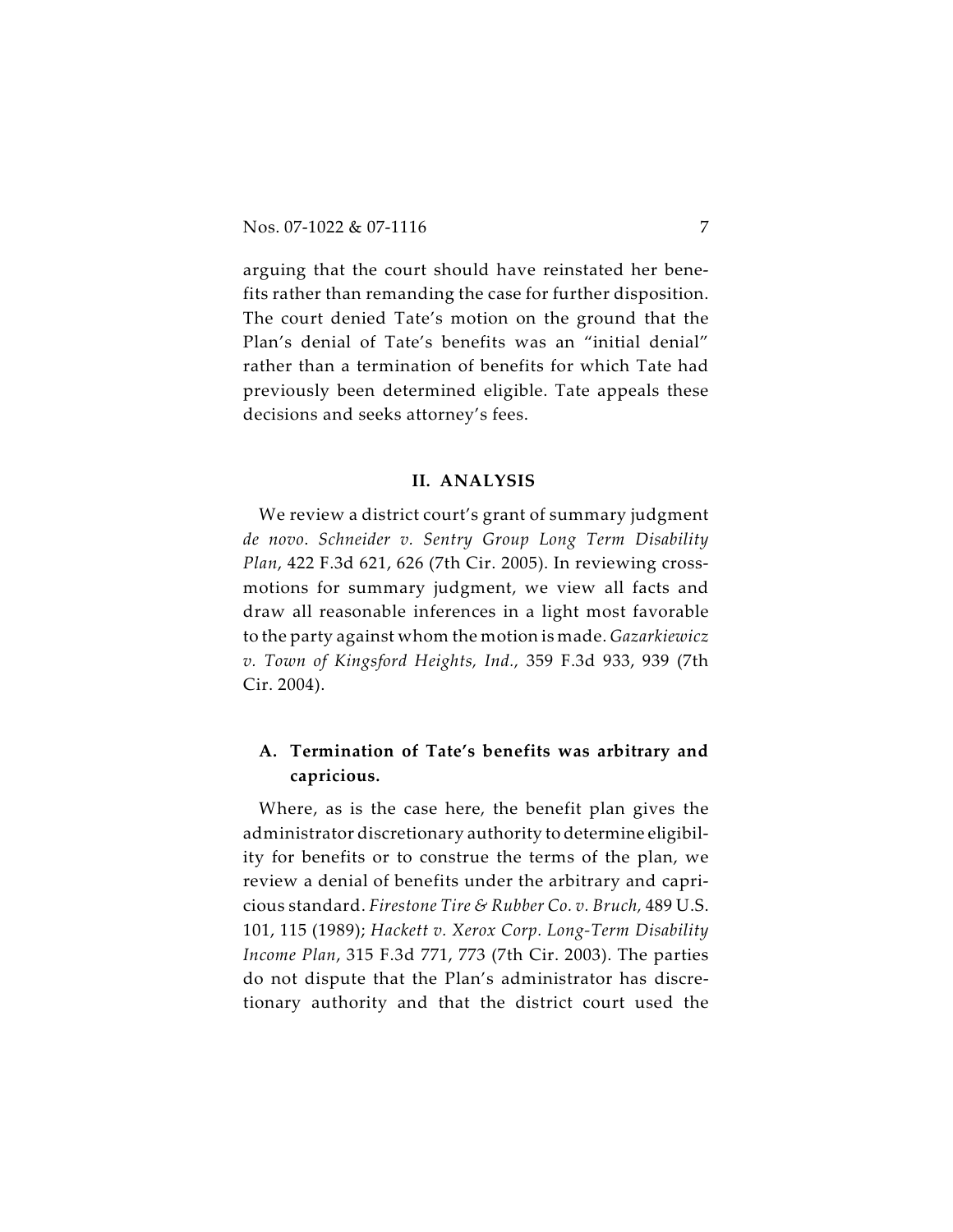correct standard when it reviewed Tate's denial of benefits under the arbitrary and capricious standard.

Notwithstanding the highly deferential nature of this standard, we have held that termination procedures must substantially comply with the ERISA requirement "that specific reasons for denial be communicated to the claimant and that the claimant be afforded an opportunity for 'full and fair review' by the administrator." *Halpin v. W.W. Grainger, Inc.,* 962 F.2d 685, 688-89 (7th Cir. 1992). "[W]e will not uphold a termination when there is an absence of reasoning in the record to support it." *Hackett*, 315 F.3d at 774-75 (standard of review is not a "rubber stamp"); *Halpin,* 962 F.2d at 695 ("[T]he administrator must weigh the evidence for and against [the denial or termination of benefits], and within reasonable limits, the reasons for rejecting evidence must be articulated if there is to be meaningful appellate review.") (internal quotation marks omitted).

The issue in this case is whether the Plan offered a reasonable explanation, based on the evidence, for its determination that Tate was not "totally disabled" as defined by the terms of the plan. In determining Tate's eligibility for long-term disability benefits, the Plan had to determine whether Tate was "incapable of performing any occupation or employment for which [she was] qualified by education, training, or experience." So as a matter of logic, this means the Plan needed to consider (at minimum) Tate's qualifications in determining whether her impairment affects her ability to work.

We agree with the district court that the Plan's decision to terminate Tate's benefits was arbitrary and capricious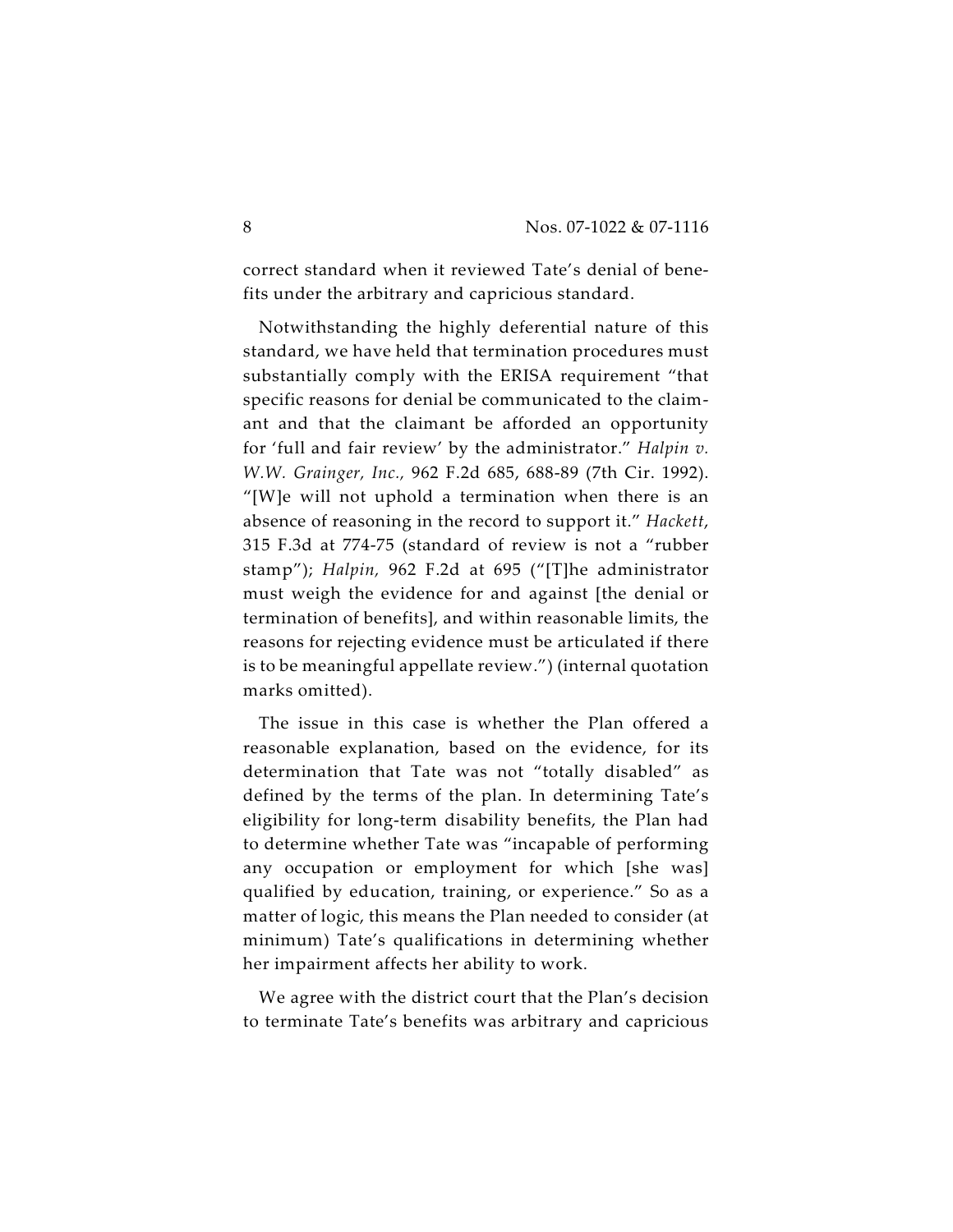because the Plan's conclusion that Tate's disability did not render her unable to do any job for which she was qualified was not based on any explanation or reasoning. The Plan twice informed Tate of its decision to terminate her benefits, first based on a report by Dr. Tasch, and then based on a report by Dr. Center in response to Tate's appeal. Both determinations are at issue here.

Dr. Tasch first reviewed Tate's file and issued the report that provided the basis for the Plan's May 30, 2003 determination that Tate did not qualify for benefits. As an initial matter, the record does not demonstrate that Dr. Tasch even reviewed Tate's employment file so it is not clear how she could have come to any reasonable conclusion about Tate's qualifications. *See Quinn v. Blue Cross & Blue Shield Ass'n*, 161 F.3d 472, 476-77 (7th Cir. 1998) (finding that plan administrator's review was arbitrary and capricious when the reviewer failed to adequately investigate the requirements of the claimant's previous occupation). In her report, Dr. Tasch states that though Tate "appears to meet the criteria for a diagnosis of Major Depressive Disorder," she is not unable to perform any occupation. In lieu of an explanation for this conclusion, Dr. Tasch states (and this is the full extent of her analysis) that because Tate was "working in a high stress position previously [she] may benefit from a job that is not so intense." We do not know what she means by jobs that are not "intense" or whether Tate is qualified for those jobs. The Plan's letter informing Tate that her benefits were being denied contains no reasons for the denial other than stating that a physician found that Tate was not totally disabled from any occupation so there is nothing further in the initial denial letter for the court to review.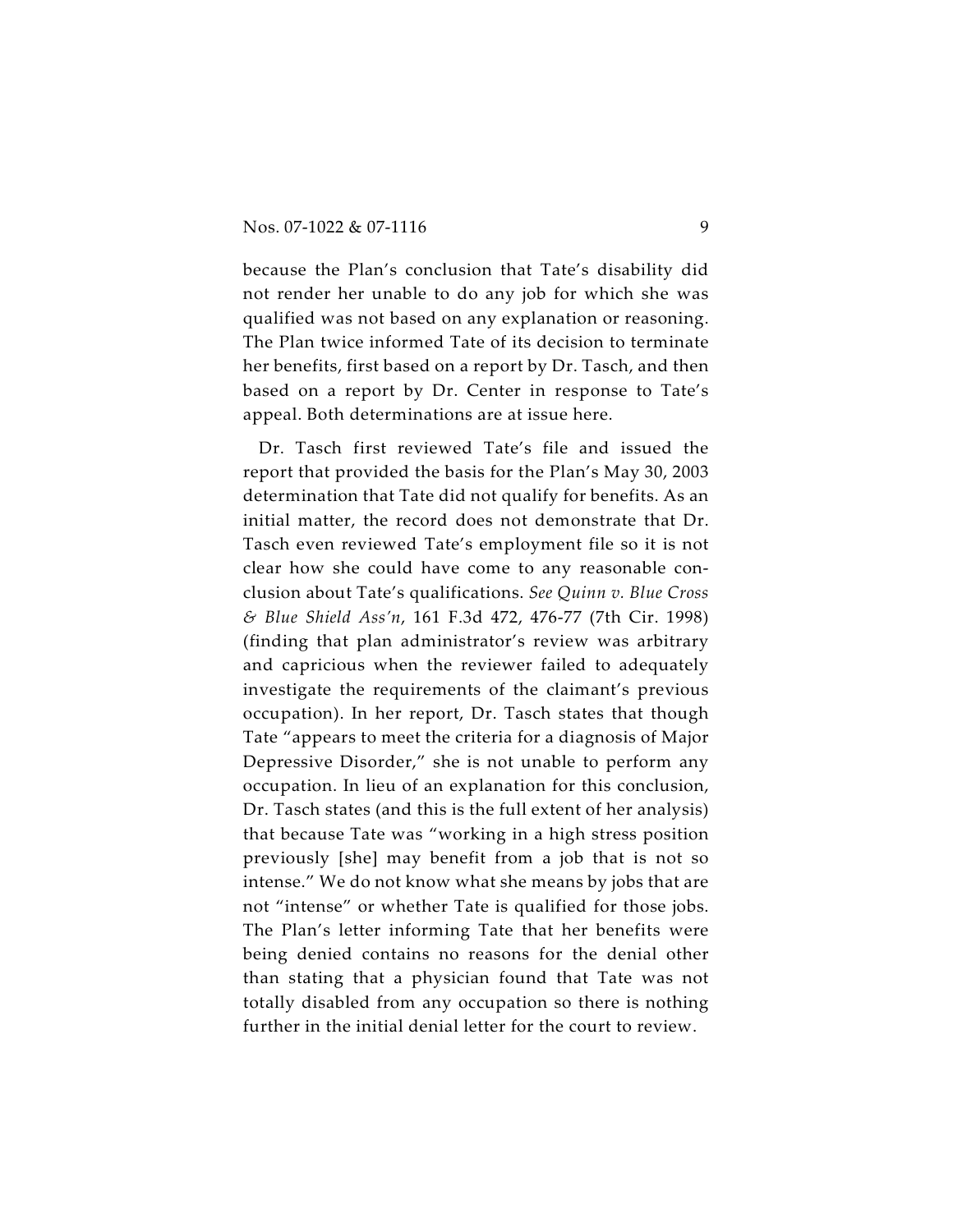In response to Tate's appeal the Plan had her file reviewed by Dr. Center, whose report indicates that she considered Tate's résumé and job description, in addition to her medical files. But what Dr. Center did with that additional information is less than clear. For example, Dr. Center's report states that "Interpersonal relationship difficulties characterized by the patient becoming 'enraged' if she feels she is being patronized or if others are incompetent may be limiting in terms of future vocational options." Nevertheless, Dr. Center concludes that Tate (who was employed in sales) is not totally disabled from any occupation at this time because she is able to maintain her own home, complies with treatment, and there is no documentation of suicidal ideation, homicidal ideation, or psychosis. Dr. Center also states that the addition of Adderall to her medication regimen in September 2002 provided her "significant benefit."<sup>2</sup>

Dr. Center's report is just as defective as Dr. Tasch's because nowhere in the report does Dr. Center connect her conclusion that Tate is not totally disabled to something that is relevant to Tate's ability to work. Similarly, Dr. Center's general conclusion that medication has provided "significant benefit" to Tate does not prove

 $2$  Dr. Center's report also states that Tate has a "long history of psychiatric difficulties" and that she "is likely to have ongoing psychiatric mental health symptoms for an extended period of time." The report notes that Tate has ongoing difficulties with hypomania, is inefficient in completing tasks, and suffers from mood swings.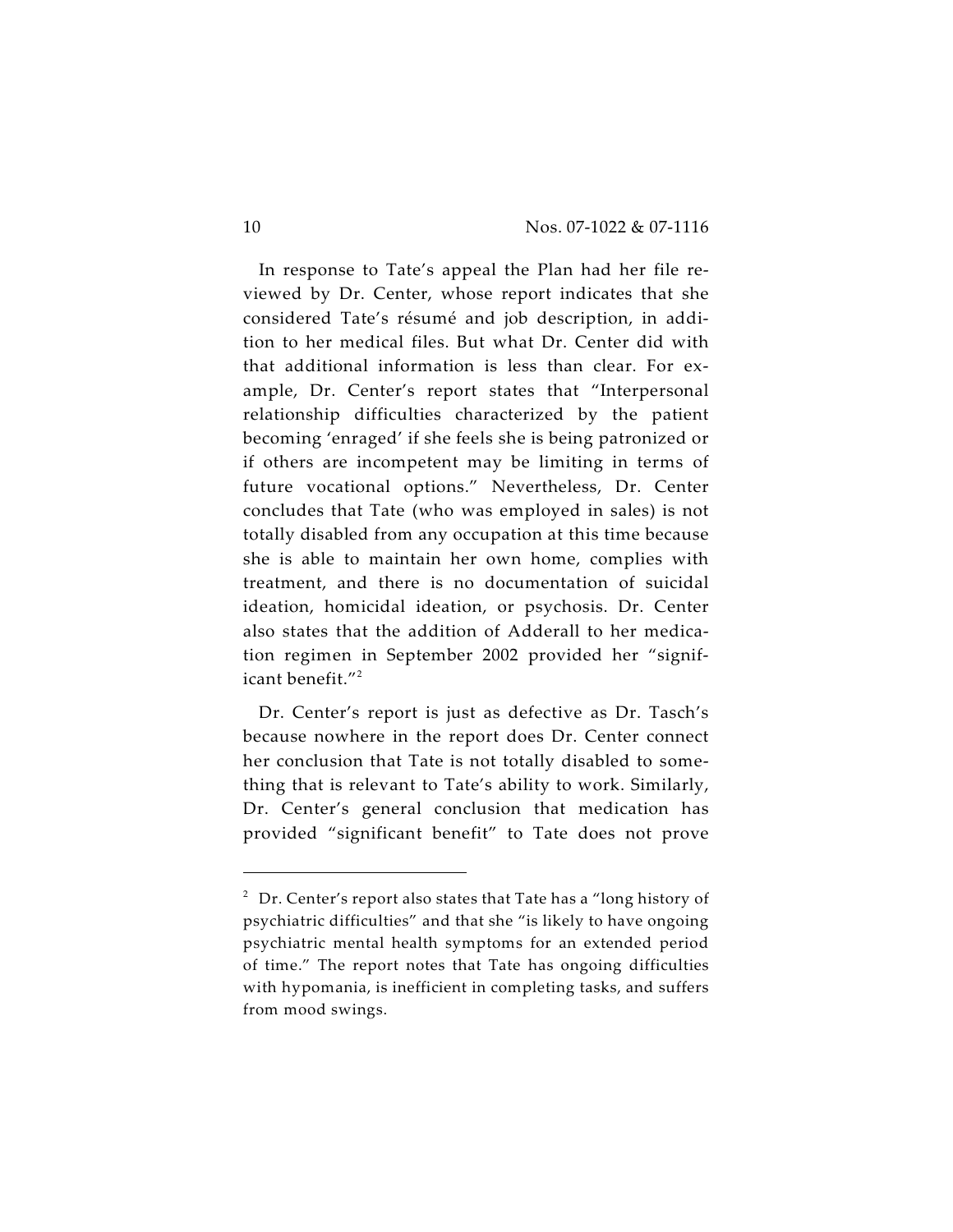anything unless the improvement is shown to be connected in some rational way to her ability to work. *See Elliott v. Metropolitan Life Ins. Co.*, 473 F.3d 613, 620 (6th Cir. 2006) (" 'Getting better,' without more, does not equal 'able to work.' ").

The Plan's second letter to Tate informing her that its decision to deny her benefits would remain the same echoes Dr. Center's non-sequitur analysis. The letter states:

It is the opinion of the reviewer that you are able to maintain your own home and care for your animals. There is no documentation of suicidal ideation, homicidal ideation or psychosis. You have been compliant with Outpatient psychotherapy and multiple medication trials. You are able to understand and participate in the process regarding disability determinations. It appears that you have had an exacerbation of mood symptoms following the determination regarding disability. However, no specific measurable impairments rendering you unable to do "any job" for which you are qualified by reason of training, education, and/or experience were noted.

That Tate can clean her home and care for her pets after years of treatment and medication does not support a conclusion that she is capable of employment unless the Plan believes she is qualified to care for animals as a living. That she has not contemplated killing herself or others is even less probative of her ability to work. These reasons are not relevant to a conclusion that Tate, a former sales employee, is able to do a job for which she is qualified.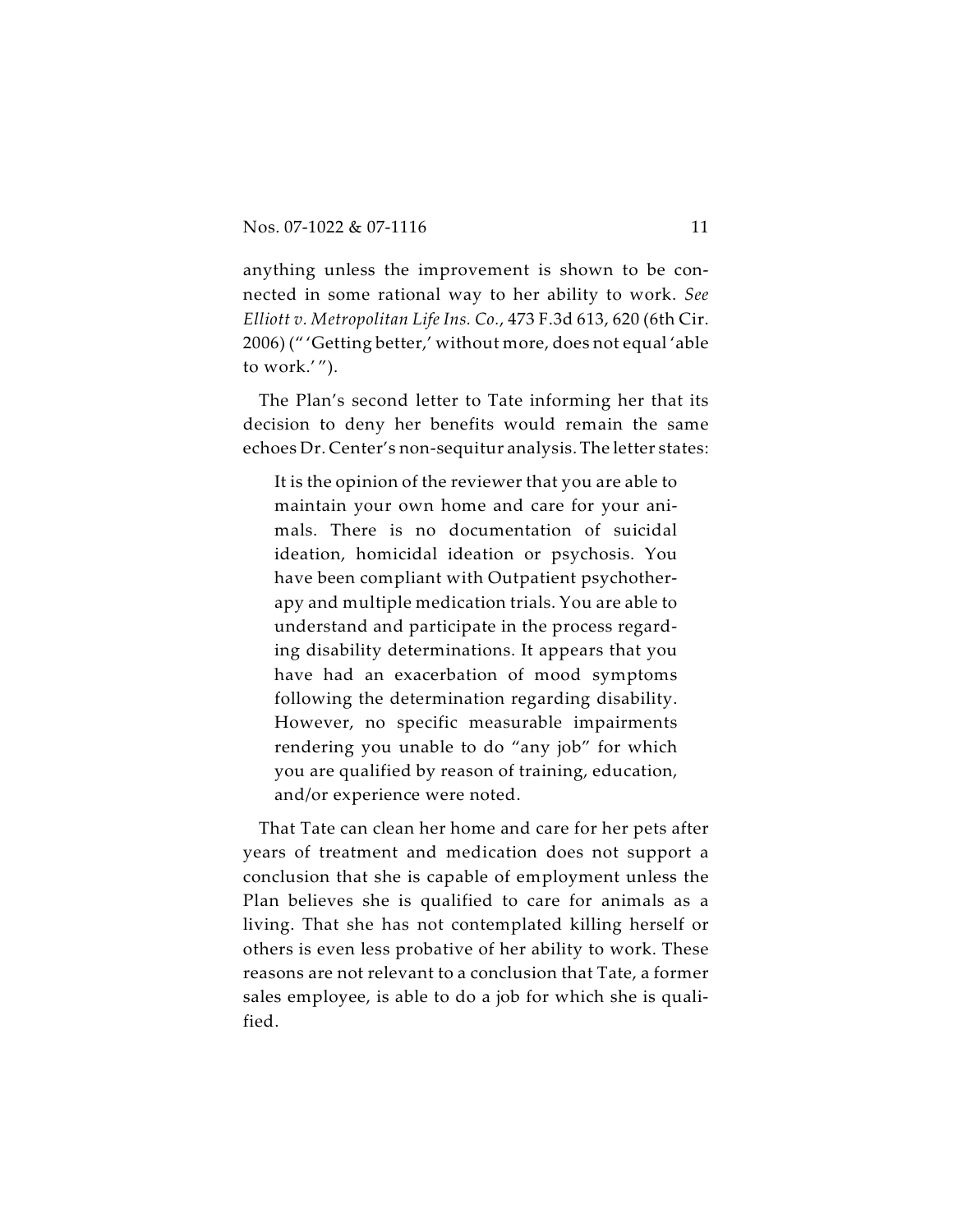The Plan protests that it should not be required to review vocational evidence in making disability determinations. But logically, the Plan could have made a reasoned determination that Tate was not "totally disabled" only if it relied on evidence that assessed her ability to perform a job for which she is qualified by education, training, or experience. This means the Plan must have made a reasonable inquiry into Tate's medical condition as well as her vocational skills and qualifications for its decision denying benefits to be upheld. *Quinn*, 161 F.3d at 476. In so holding, we express no opinion as to whether ERISA plan administrators as a rule must hire vocational experts or perform a transferrable skills analysis. But it is the Plan's burden to make sure its determination—that Tate could perform a job for which she was qualified despite her medical condition—is reached in a manner that substantially complies with ERISA, *see Halpin*, 962 F.2d 688-90. That did not happen here.

Although the record shows Dr. Center was given Tate's résumé and job description as part of her materials to consider, nothing in Dr. Center's report or the Plan's specific reasons for denial relates to Tate's job qualifications. Unless the Plan provides a reasonable explanation for its conclusion that Tate was capable of performing another job for which she was qualified, we have no basis to uphold the Plan's decision. "Conclusions without explanation do not provide the requisite reasoning and do not allow for effective review." *Hackett*, 315 F.3d at 775; *see also Halpin*, 962 F.2d at 695 (rejecting plan administrator's denial of benefits as too conclusory to permit appellate review where administrator did not weigh the evidence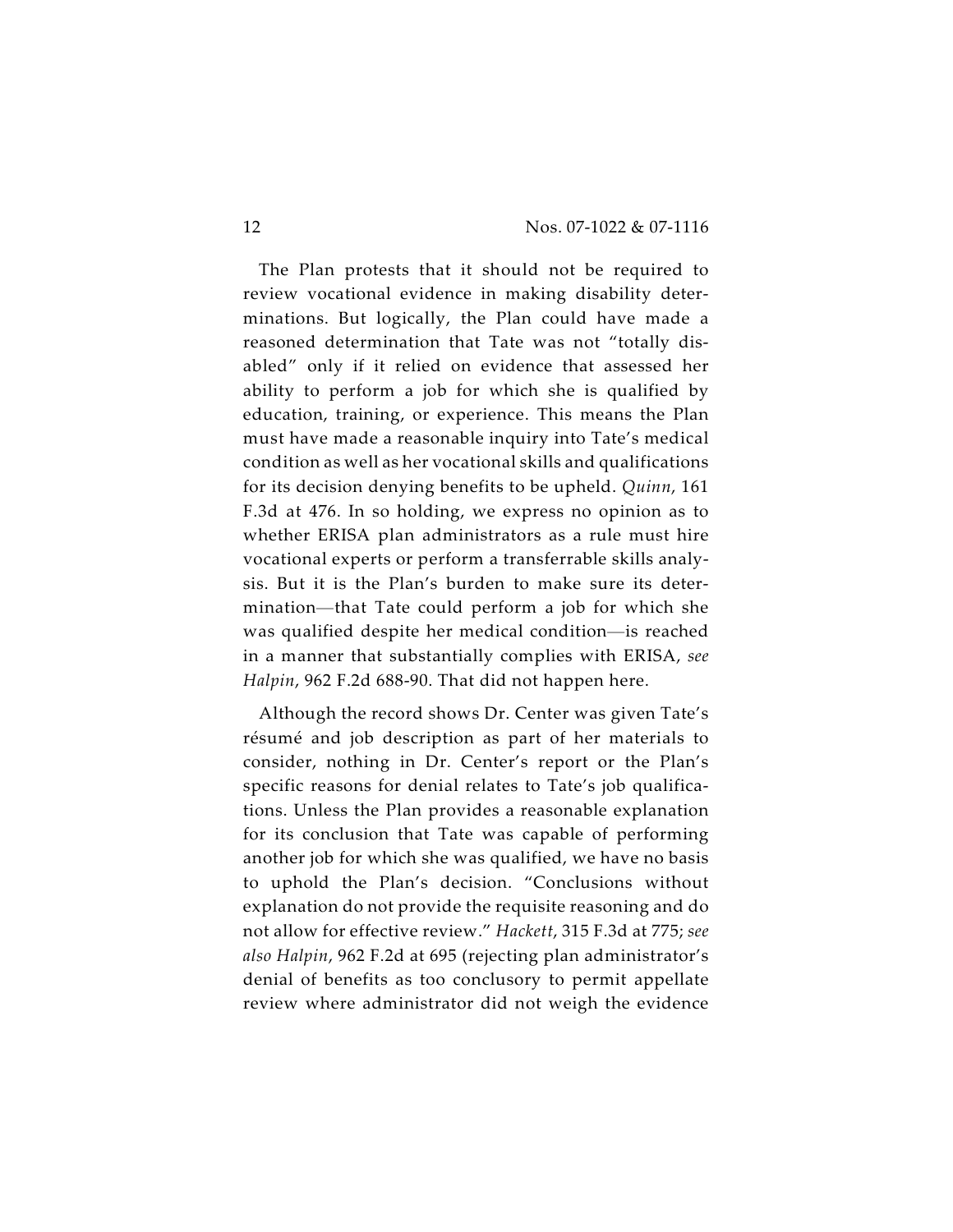for and against a determination that a claimant is ready to return to work).

The Plan contends that Tate bears the burden of demonstrating through a vocational expert that she is unable to perform any job for which she is qualified. We disagree. Although she certainly *could have* provided the affidavit of a vocational expert, there is nothing in our case law that requires her to do so as long as she provides evidence that she has an impairment that affects her ability to work. Tate presented evidence, in the form of her physician's report, that she was not capable of performing any job. In his November 2003 letter to the Plan, Dr. Kayton wrote that Tate is hypomaniac, inefficient in completing tasks, and suffers from pronounced concentration problems, emotional volatility, episodic rages, and an inability to handle even her activities of daily living. Dr. Kayton reported that Tate had not been free from mood swings since 1998, and that because of her unpredictable temper, she had severely limited her interpersonal contacts. Accordingly, Dr. Kayton wrote, her illness did not permit her to work in a job commensurate with her abilities, experience, and previous levels of employment.<sup>3</sup>

 $^3$  The Plan contends in its briefs that Tate's medical records and submissions contain conflicting information and therefore Dr. Tasch and Dr. Center were justified in questioning the objectivity of Dr. Kayton and Dr. Greenburg. Even if this were true, the credibility of Tate's physicians is not discussed anywhere in the record or in the reports of Dr. Tasch and Dr. Center. Post hoc rationalizations for the denial of benefits on appeal (continued...)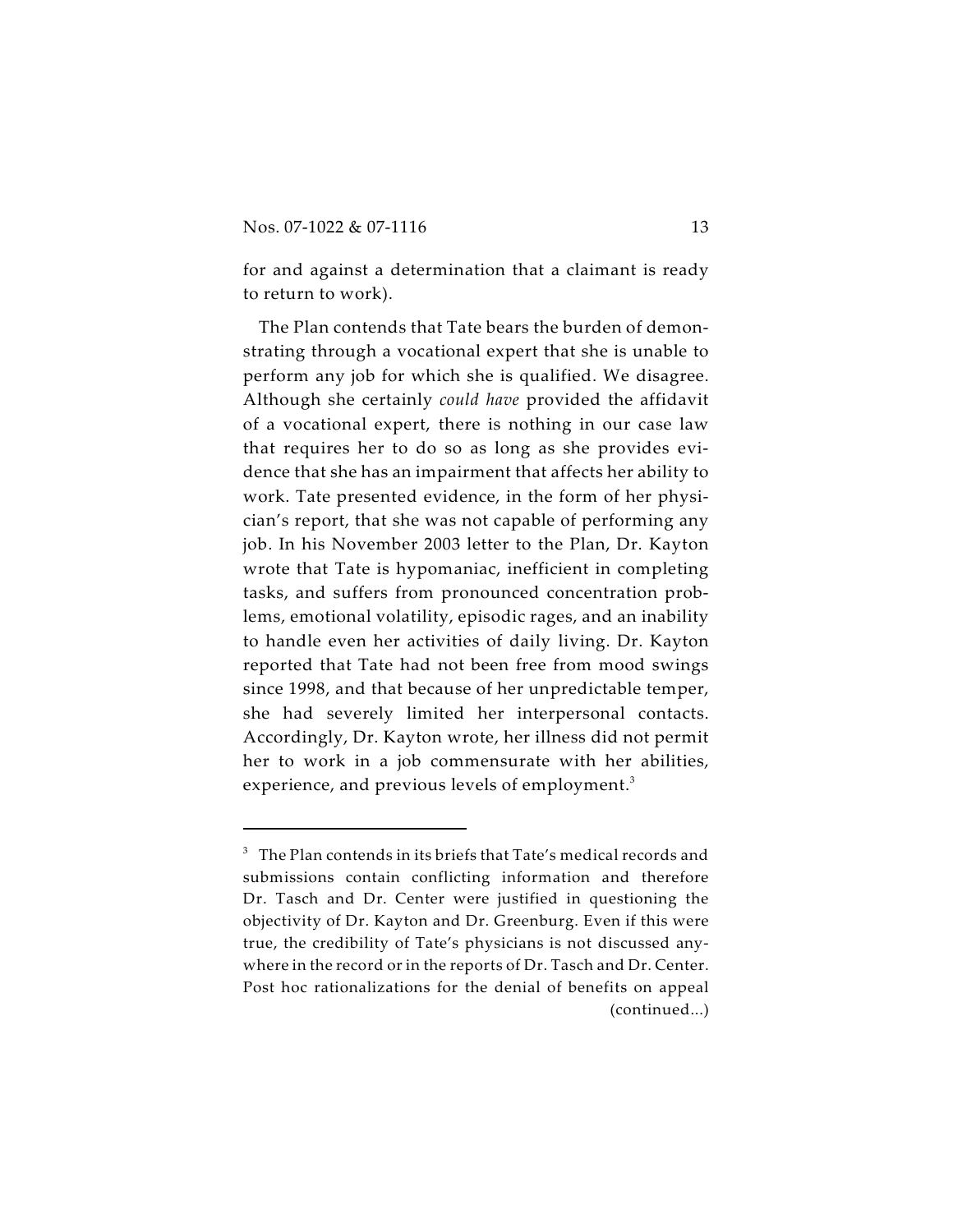Without refuting this report or the assertions contained within, the Plan responded with the bare conclusion that Tate could do another job. This does not suffice under the arbitrary and capricious standard of review because there is no reason for this conclusion. It is well within the power of the Plan to reject Dr. Kayton's and Dr. Greenburg's conclusions but it must do so with some explanation, especially in light of the fact that Tate was awarded disability benefits for nearly four years on the basis of those doctors' opinions. *See Hackett*, 315 F.3d at 775 (termination procedures were arbitrary and capricious when administrator did not explain departure from opinions of previous doctors).

For the Plan to make a reasonable determination that Tate was able to work in an occupation for which she was qualified despite her impairments, the Plan was required, at minimum, to assess her qualifications and how they comport with jobs that Tate might be able to perform in spite of her impairments. By not performing this assessment before determining that Tate was not totally disabled, the Plan acted arbitrarily and capriciously.

## **B. Remand, not reinstatement, is the appropriate remedy.**

Having found the Plan's determination to be arbitrary and capricious, we turn to Tate's cross-appeal, which

 $3$  (...continued)

are not sufficient. *Halpin*, 962 F.2d at 696.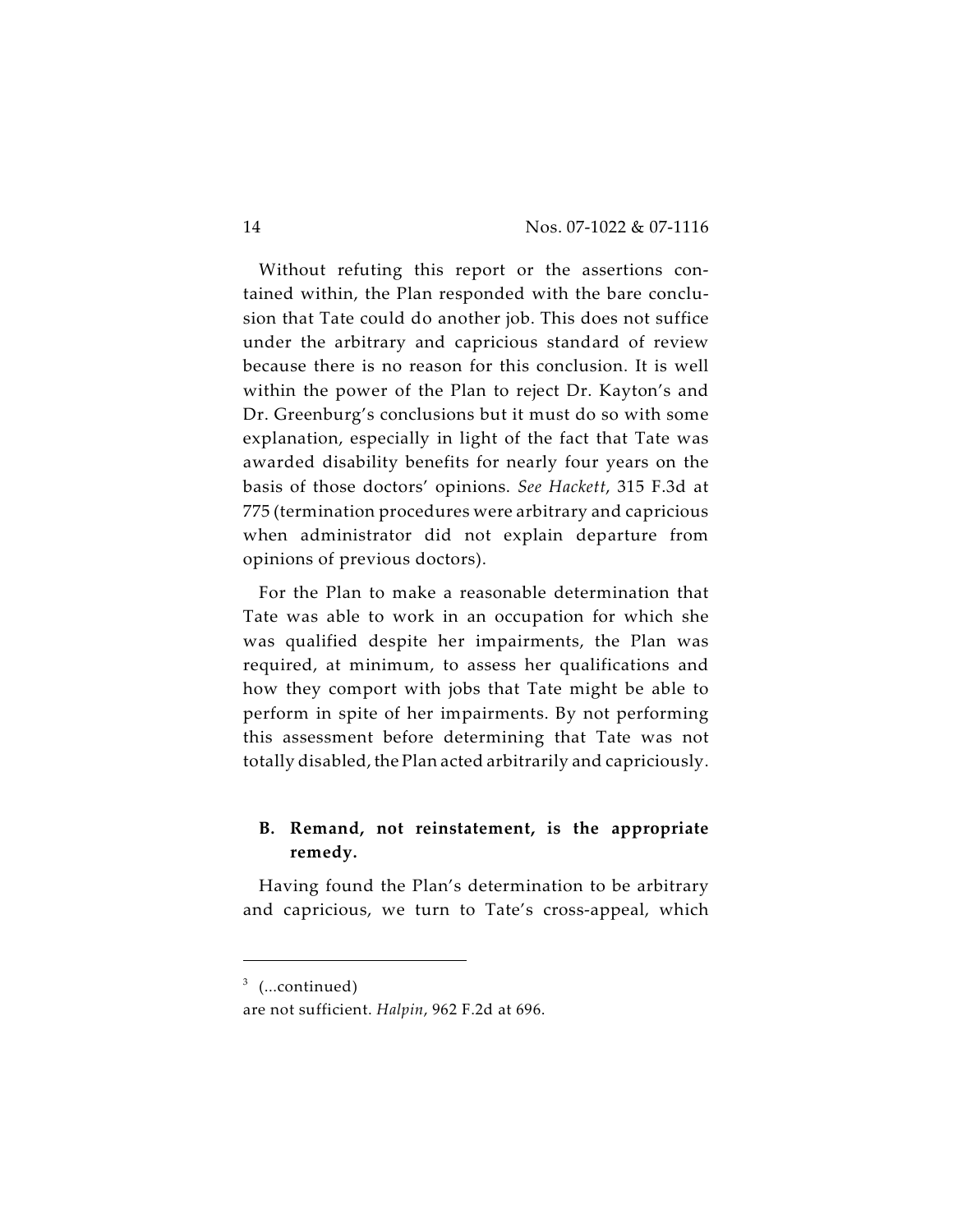raises the issue of whether remand is the proper remedy. We review the district court's decision for an abuse of discretion. *Halpin*, 962 F.2d at 697.

Courts that find a plan administrator's denial of benefits to be arbitrary and capricious may either remand the case for further proceedings or reinstate benefits. Generally, "when a court or agency fails to make adequate findings or fails to provide an adequate reasoning, the proper remedy in an ERISA case, as well as a conventional case, is to remand for further findings or explanations, unless it is 'so clear cut that it would be unreasonable for the plan administrator to deny the application for benefits on any ground.'" Quinn, 161 F.3d at 477 (quoting *Gallo v. Amoco Corp.,* 102 F.3d 918, 923 (7th Cir. 1996)). Here, our finding that the Plan's determination was arbitrary and capricious is based on the fact that the Plan did not provide adequate reasoning for its conclusion, so remand is appropriate. We express no opinion regarding the merits of Tate's claim as the record does not make clear either way whether Tate is "totally disabled."

Tate argues that she is entitled to reinstatement of benefits because her claim involves the denial of benefits for which she had initially been deemed eligible. In *Hackett*, we noted a distinction "between a case dealing with a plan administrator's initial denial of benefits and a case where the plan administrator terminated benefits to which the administrator had previously determined the claimant was entitled." 315 F.3d at 775. Tate contends that her case fits into the latter category because the "own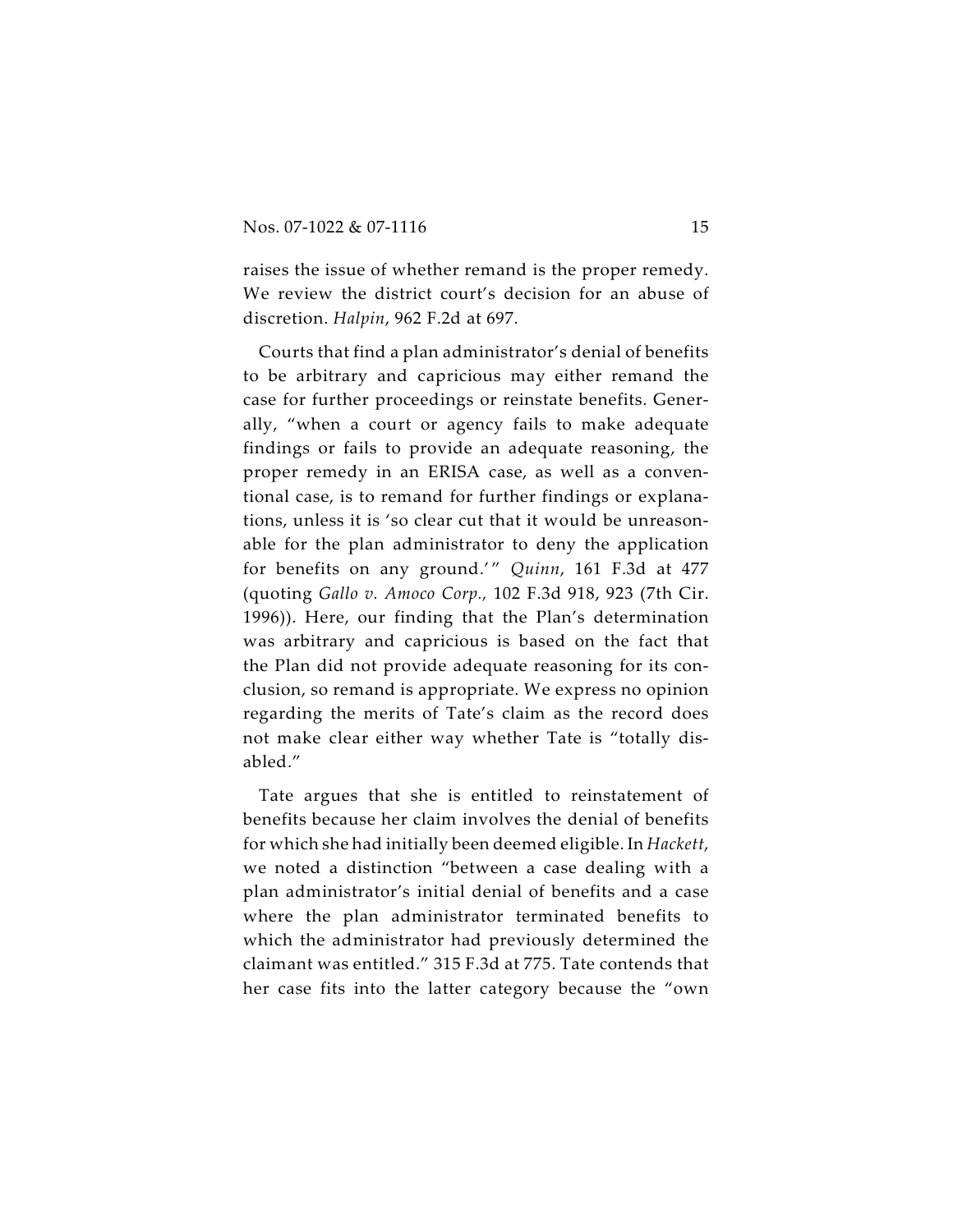occupation" period for disability benefits ended in May 2001 and she received long-term disability benefits for two years after that time. According to Tate, this means she must have been approved for disability under the "any occupation" standard.

We agree that if Tate could prove she had been entitled to continued benefits at the time of the Plan's decision, reinstatement would be the proper remedy. *See Schneider,* 422 F.3d at 629 ("In fashioning relief for a plaintiff who has sued to enforce her rights under ERISA, *see* 29 U.S.C. § 1132(a)(1)(B), we have focused 'on what is required in each case to fully remedy the defective procedures given the *status quo* prior to the denial or termination' of benefits." (quoting *Hackett* 315 F.3d at 776)). But the fact that the Plan continued to provide Tate long-term disability benefits after the initial twenty-four months does not prove that the Plan ever determined she was eligible for benefits under the "any occupation" standard that Tate must meet for continued benefits. Although it is odd that the Plan would continue to award benefits to Tate for two years without holding her to the more stringent "any occupation" standard, this fact alone does not necessarily mean Tate was entitled to continue receiving benefits under the terms of the plan.

Like the district court, we cannot determine on this record whether Tate is totally disabled from any occupation. *See Quinn*, 161 F.3d at 478 (reversing district court's award of reinstatement where it was not clear claimant was disabled under the terms of the benefits program). Therefore, we view this situation to be closer to an initial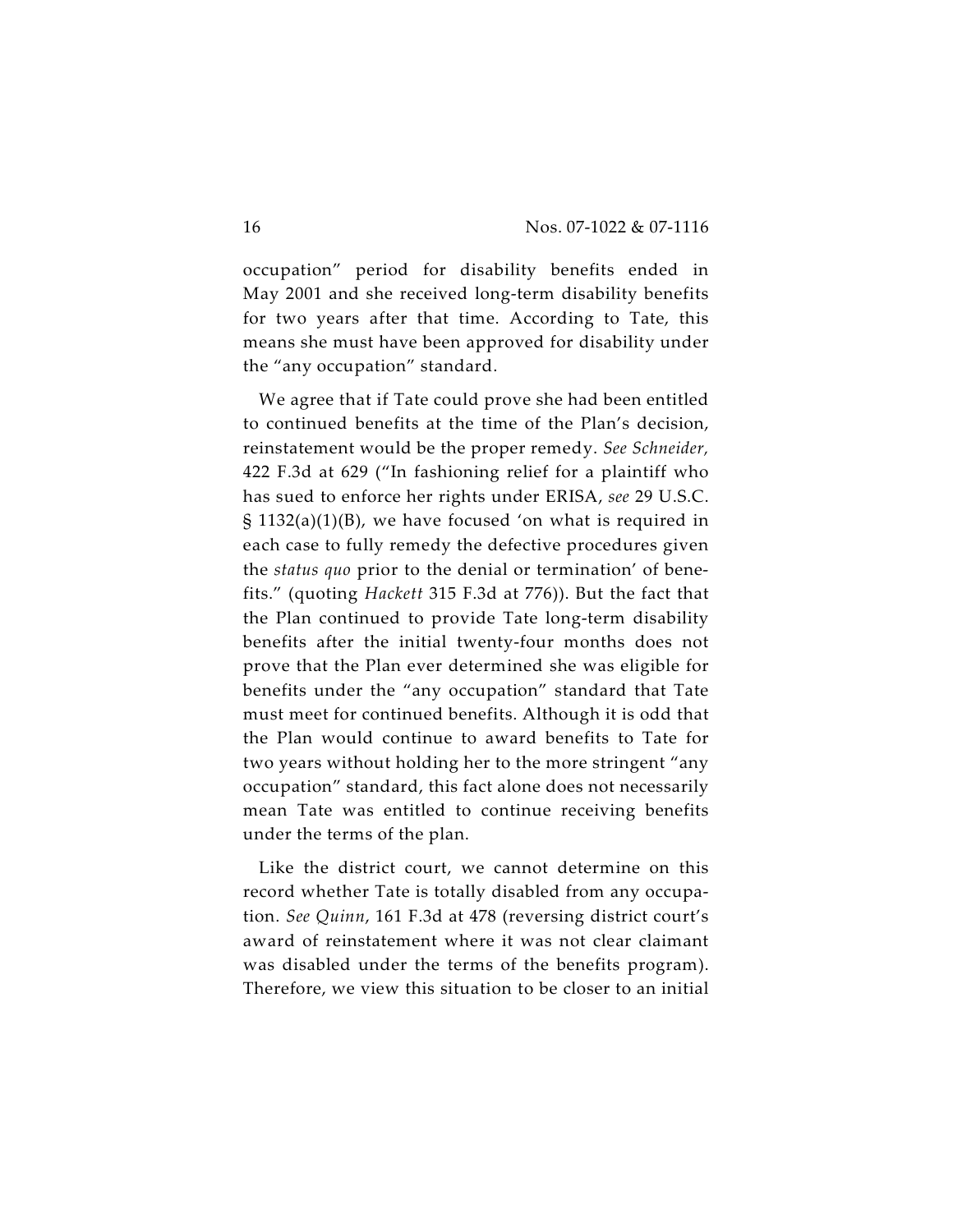denial of benefits for which remand is appropriate rather than a termination of benefits for which reinstatement is appropriate.

Because we are not reinstating Tate's benefits, we do not reach the issue of whether Tate is entitled to prejudgment interest on the award.

#### **C. Tate's claim for attorney's fees is premature.**

Tate seeks attorney's fees if we reinstate her benefits, an argument that is mooted by our holding that Tate is not entitled to reinstatement. Tate also argues that she should be awarded attorney's fees even if we affirm the district court's decision to remand the case. We disagree.

We review a district court's decision to deny attorney's fees for an abuse of discretion. *Herman v. Central States, Southeast and Southwest Areas Pension Fund*, 423 F.3d 684, 695 (7th Cir. 2005). In analyzing whether attorney's fees should be awarded to a "prevailing party" in an ERISA case, a court should consider whether the losing party's position was justified and taken in good faith. *Quinn*, 161 F.3d at 478. However, we have held that a claimant who is awarded a remand in an ERISA case generally is not a "prevailing party" in the "truest sense of the term," *id.* at 478-79. The district court first considered this question and relied on *Quinn* to hold that Tate was not yet a prevailing party. Then the district court found that the record did not suggest that Tate's benefits were terminated in bad faith or that the Plan's position was not substantially justified.